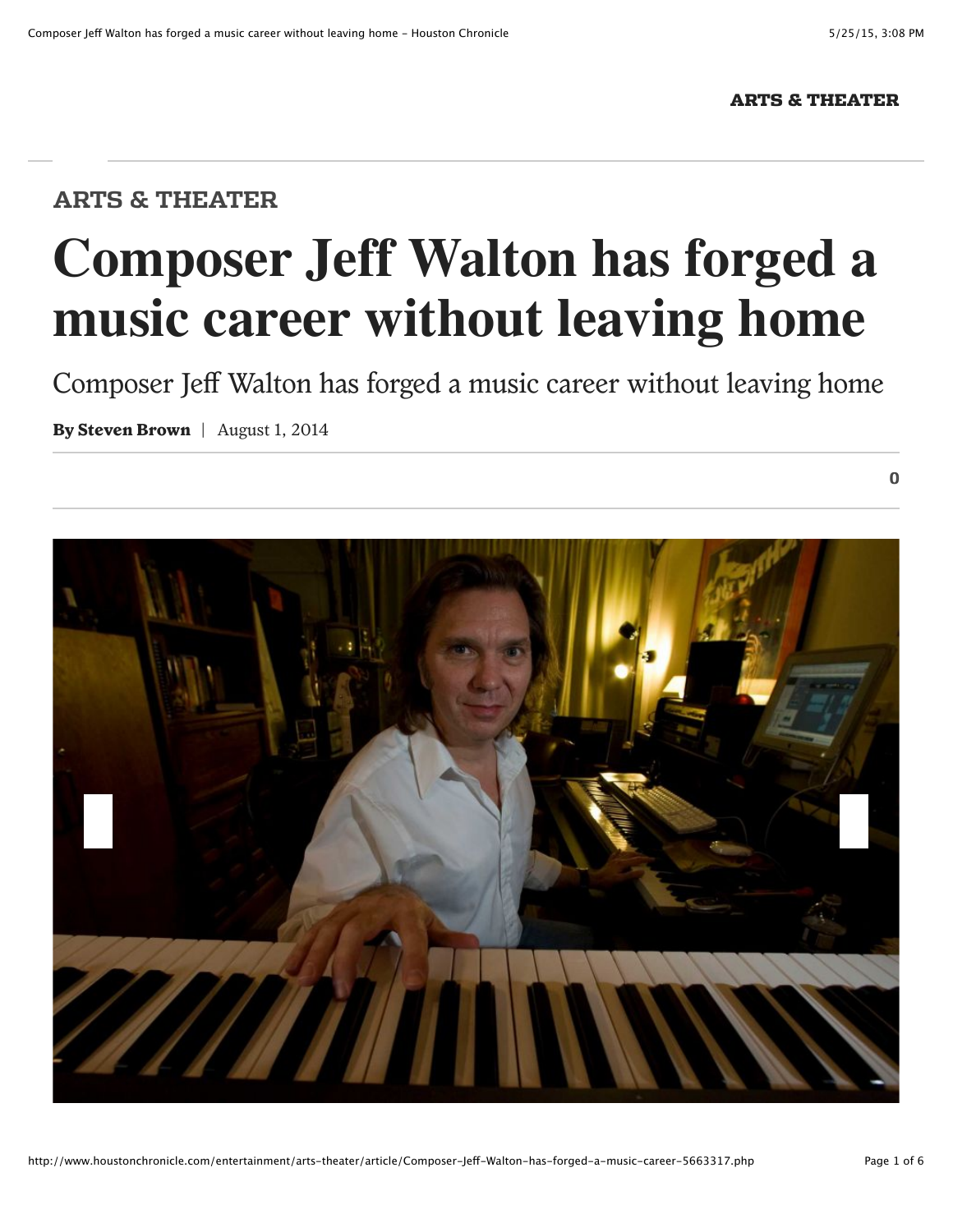Photo: James Nielsen, Staff **IMAGE 1 OF 10**

Composer Jeff Walton, a Pearland native, has built a career creating film scores and other works without leaving the Houston area for Los Angeles or New York.

Composer Jeff Walton switches on his computer to illustrate a work in progress, the soundtrack for a spy thriller.

The screen lights up to show a waiting room in a Mideast airport. As a man stashes a bracelet in his briefcase, pensive music for strings and piano underlines his anxiety. The film cuts to a rifle being removed from its case; a stream of staccato percussion ratchets up the tension.

Walton stops the video.

"I keep changing my mind," he says. He has been studying the rough cut of "Osprey," an independent film starring Eric Roberts, for days, posing the questions any composer should ask:

"What does the tone of the score need to be? What do I need to say, emotionally? What's the core thing about the film?"



The soundtrack will be Walton's 30th film score. Movie-industry people have long urged him to move to Los Angeles or New York. But Walton, raised in Pearland - where he and three friends comprised the Judy's, a new-wave band that was a regional favorite in 1980s resolved long ago to stay close to home. And despite being far from the entertainment capitals, Walton, 51, has forged a career.

During the past 20 years, he has composed music for local TV stations, a Chips Ahoy!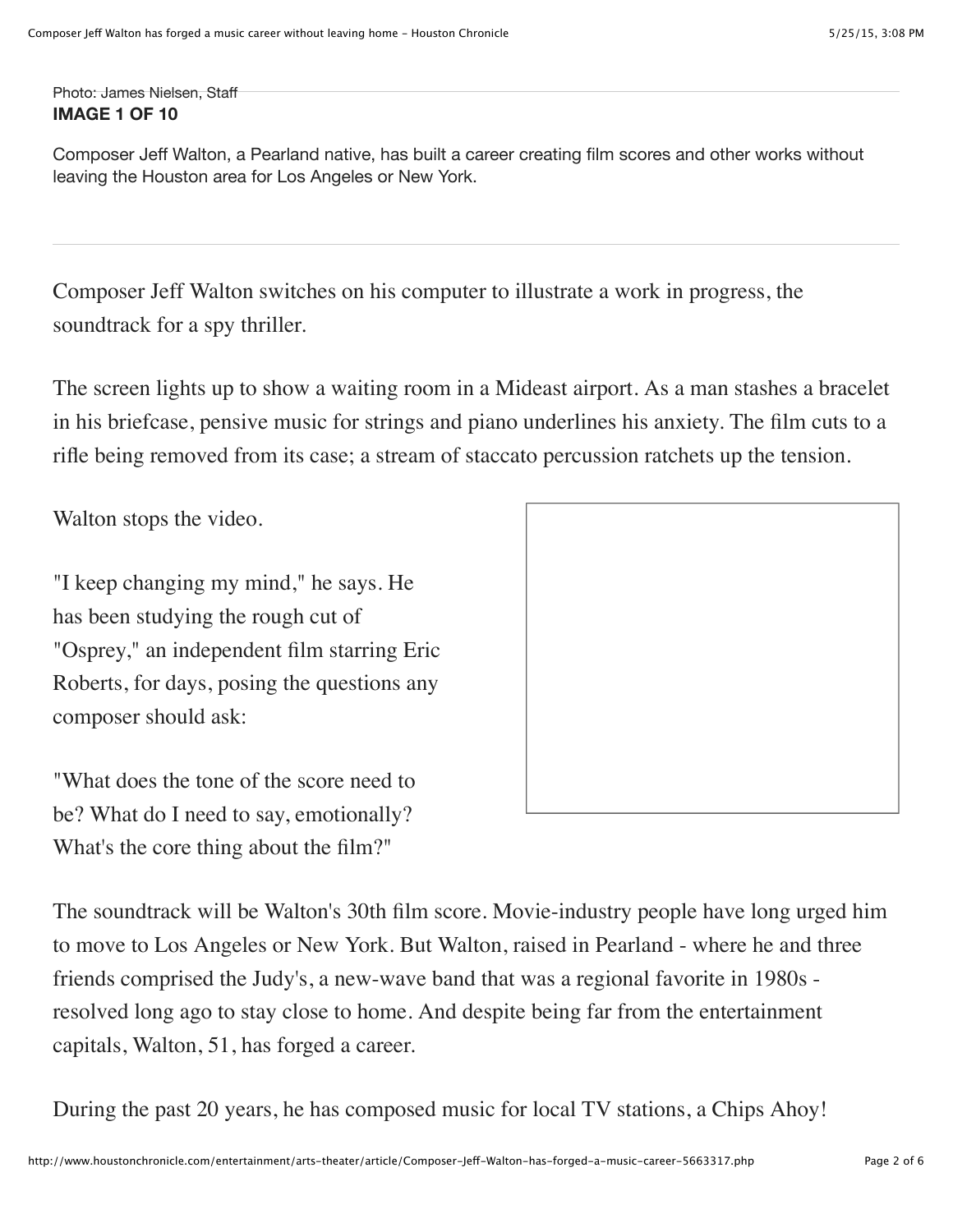commercial, industrial films, shorts and a string of small-budget feature films. Every time a phone call yields a job offer, he tells himself: "I'm still in the game."

"I've been fortunate," he says. "It has been a crazy ride because it's always like this you never know what the next job is going to be.

"But I kind of like that. I like the energy. Maybe it keeps me on my toes."

"Osprey" is Walton's third collaboration with Houston director Wayne Slaten. Walton has a gift for understanding what a director wants, Slaten says, as he learned during their first film together, "Backroad," a horror thriller set in rural Texas.

When Slaten gave Walton the movie's final cut, it included music Slaten had added to help suggest what he wanted. Walton produced a distinctly different score, yet he still captured what Slaten envisioned.

"It was even more enveloping with the characters," Slaten said. "It felt just right."

## **ARTS & THEATER**



**Playwrightbusinessman's first drama to benefit neglected kids**



**DiverseWorks appoints new director**



**Houston Ballet premieres two noteworthy dances**



**Paintjam: Canvases filled faster than sheet music can be turned**



**Houston Symphony hits high note with \$5M donation**

Walton works in the converted garage of his home on a shady street in north Houston's Oak Forest neighborhood. Though the studio takes up only one car's worth of space, it illustrates his entire story.

"There's so much of my life in this little room," he says with a laugh.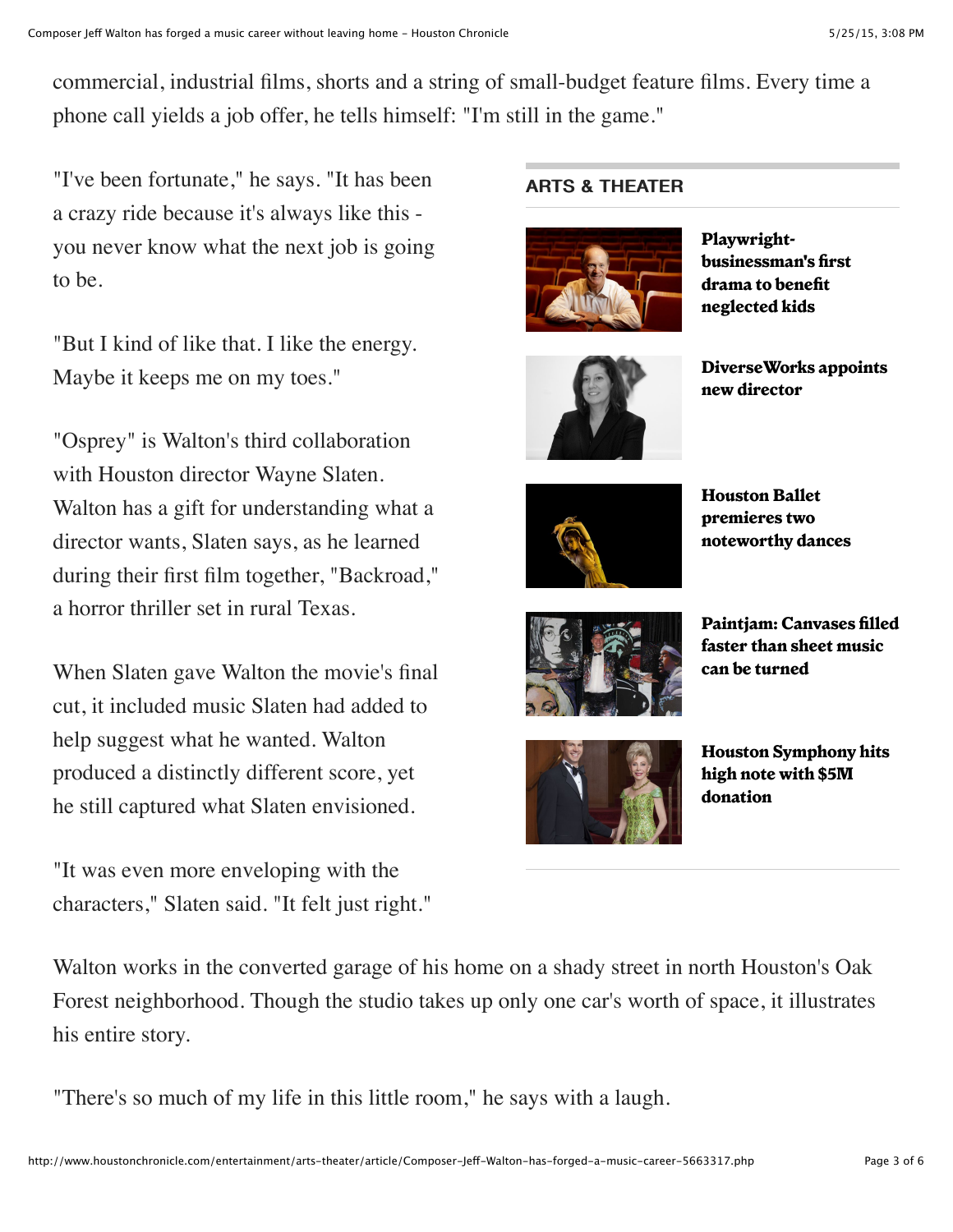The piano his parents bought when he was about 6 stands next to his computer. A container of LPs holds the soundtracks for "Planet of the Apes" and other scores that fascinated him as a boy. A poster for "Washarama," the Judy's first record, hangs on a wall.

Walton and his friends launched the band while students at Pearland High School, with Walton playing guitar, Dane Cessac on drums and David Bean playing keyboard and singing lead. Performing quirky original songs such as "Guyana Punch," a meditation on the 1978 Jonestown deaths, the Judy's became a mainstay on college campuses across Texas. The band recorded four LPs, toured with the B-52s and opened for the Talking Heads and the Go-Gos.

Though the group broke up in the early 1990s, its recordings still are available on its website, wastedtalentrecords.com.

"I love the legacy of the band," Walton says. "The band is still talked about and thought of. The CDs still sell. We never would have dreamed that, 30 years later, people would remember."

Bean now is a Houston-area educator. Cessac, a culinary-school graduate, works in the prepared-foods division of Whole Foods Market in Austin.

During the band's last years, Walton says, he felt an internal tug-of-war because he wanted to compose soundtracks. Leaving the Judy's in 1987 freed him to launch his career.

"It has all been baby steps," Walton says. Though he studied music at the University of Houston and read books about film scoring, he learned mainly by doing.

He began with small projects - short films and TV-station themes - at times doing them for free to gain experience. Songs Walton had written outside the Judy's helped win over a Los Angeles B-movie producer who assigned him to a Dallas project over the director's objections.

The producer was pleased enough to give Walton more work, which led to other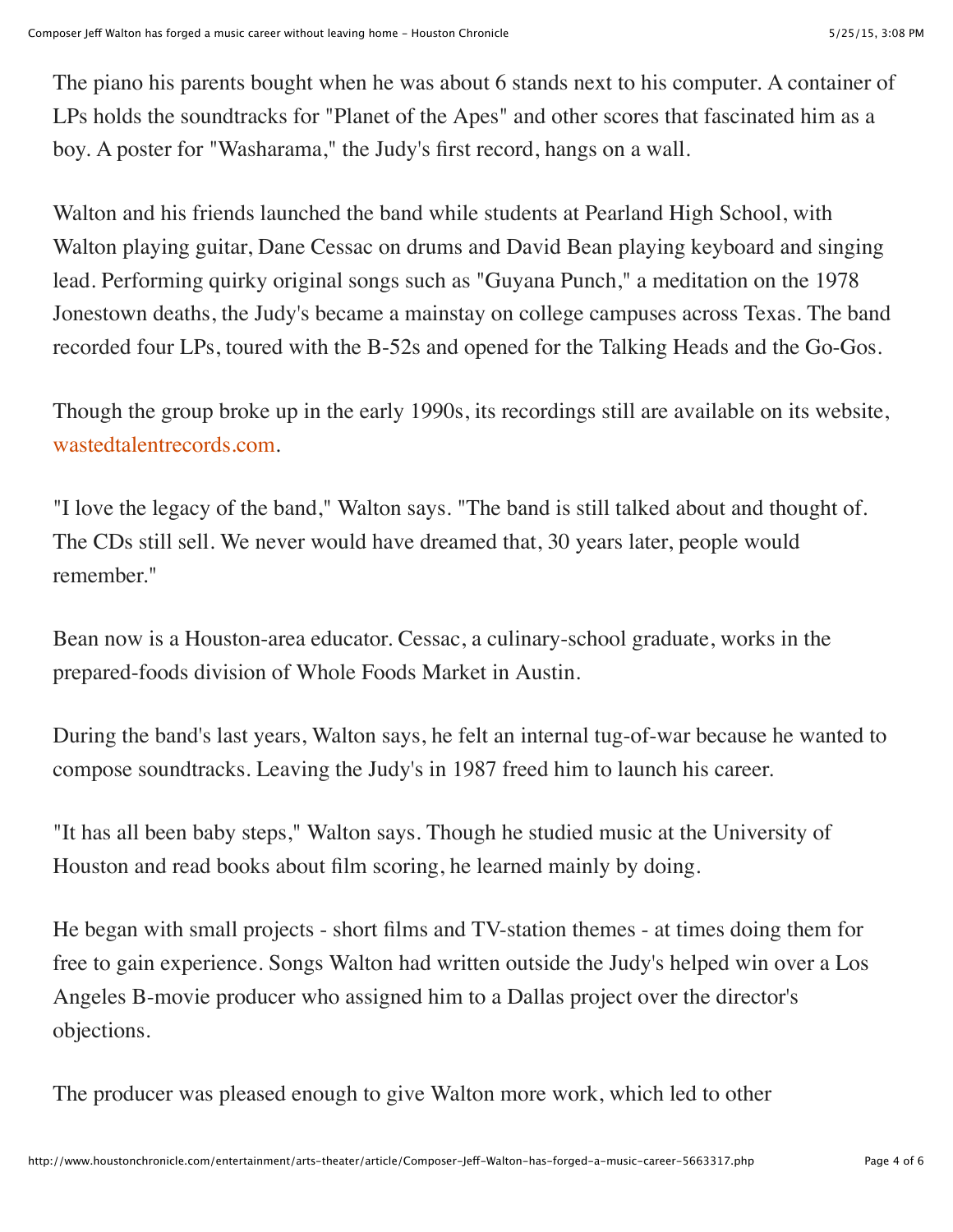opportunities. Though the films were low-budget, Walton says, they ended up on HBO and other cable networks, which in the 1990s produced little programming of their own.

An action film about CIA assassins enabled Walton to realize his dream of walking into a video store and seeing his name on a box.

"It was called 'Fatal Justice.' Not a good film," he says. "But I thought it was 'Gone With the Wind' at the time.'

Industry insiders periodically advised Walton to move to Los Angeles or New York. He realized the advice was sound, but he refused to uproot his wife and two sons, even when a New York company offered a job composing for TV.

"I just couldn't imagine ... moving everybody and trying to find a place to live in New York," Walton says. "And what if it didn't work out?"

Walton acknowledges that staying in Houston has undoubtedly cost him work. But the Internet now enables him to easily exchange video and music with faraway directors.

A photo of Walton in Jones Hall with the Houston Symphony hangs above his computer. It's from a March recording session, when the orchestra performed Walton's score for a video depicting a day in Houston, commissioned by the Greater Houston Convention and Visitors Bureau. Walton - who usually plays his scores himself, electronically - got his first chance to compose for orchestra.

"It wasn't just an orchestra. It was the Houston Symphony, which was mind-blowing," he says.

Walton says the project was terrifying and exciting, but it enabled him to fulfill another longtime dream: to compose a score, work with a production staff and hear an orchestra perform his music, like a composer in Hollywood.